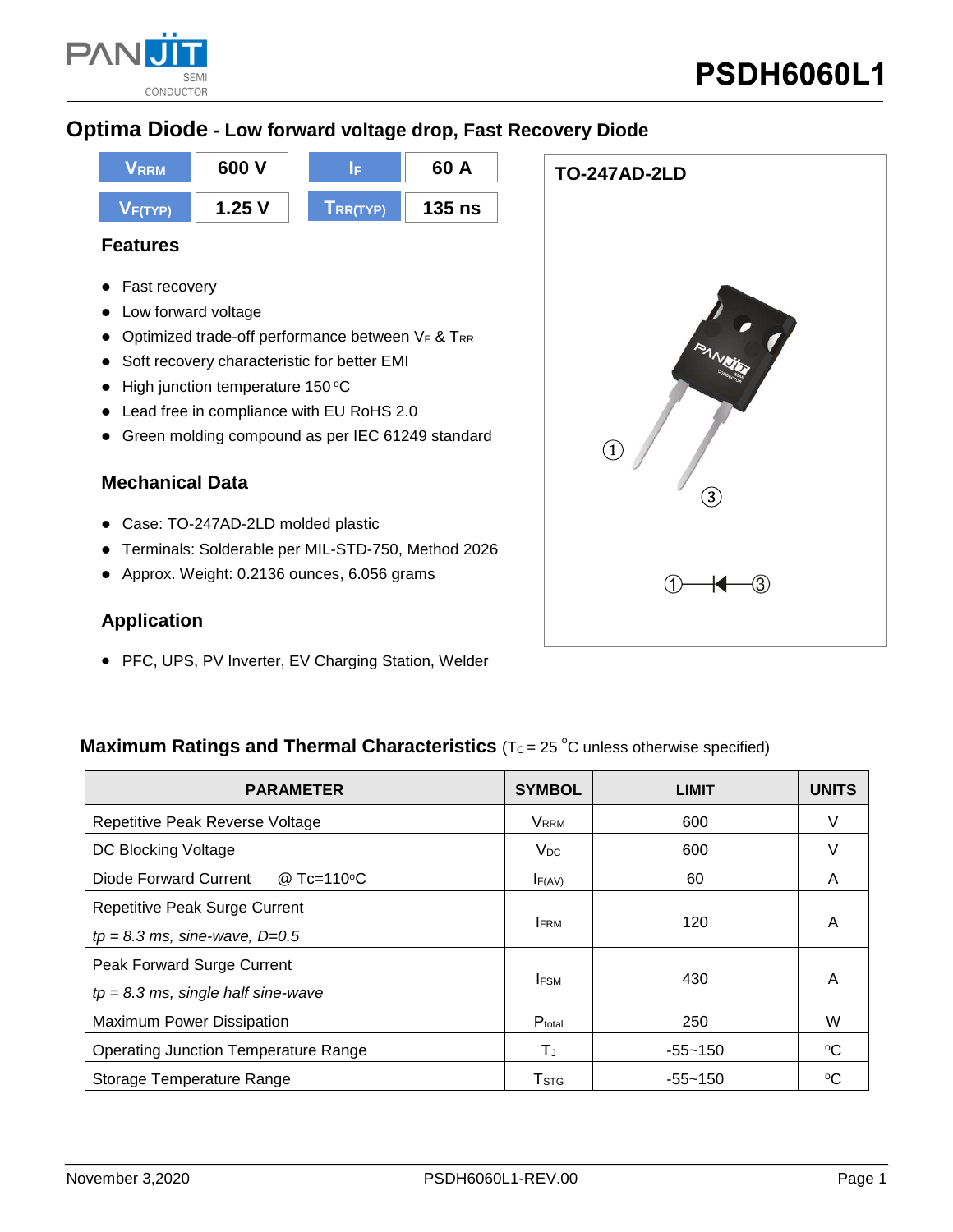

## **Electrical Characteristics** ( $T_c = 25$ °C unless otherwise specified)

| <b>PARAMETER</b>          | <b>SYMBOL</b>             | <b>TEST CONDITION</b>                                     | MIN.                     | TYP.                     | MAX.           | <b>UNITS</b> |  |
|---------------------------|---------------------------|-----------------------------------------------------------|--------------------------|--------------------------|----------------|--------------|--|
| Forward voltage drop      | $V_F$                     | $I_F = 60 A$ , $T_J = 25 \degree C$                       | $\overline{\phantom{a}}$ | 1.25                     | 1.75           | $\vee$       |  |
|                           |                           | $I_F = 60 A$ , $T_J = 125 °C$                             | $\blacksquare$           | 1.2                      |                |              |  |
| Reverse leakage current   | $\mathsf{I}_{\mathsf{R}}$ | $V_R = 600 V$ , $T_J = 25 °C$                             |                          | ٠                        | 250            | μA           |  |
|                           |                           | $V_R = 600 V$ , $T_J = 125 °C$                            | $\blacksquare$           |                          | 1              | mA           |  |
| Reverse recovery time     |                           | $I_F = 0.5A$ , $I_R = 1A$ ,<br>$l_{RR}=0.25A$             |                          |                          | 60             | ns           |  |
|                           | $T_{RR}$                  | $T_J = 25 °C$                                             |                          |                          |                |              |  |
|                           |                           | $I_F = 1$ A, $V_R = 30$ V,                                |                          |                          |                |              |  |
|                           |                           | $di/dt = 300$ A/ $\mu$ s,                                 |                          |                          | 45             | ns           |  |
|                           |                           | $T_J = 25 °C$                                             |                          |                          |                |              |  |
| Reverse recovery time     | TRR                       |                                                           |                          | 135                      | 205            | ns           |  |
| Peak recovery current     | <b>IRRM</b>               | $I_F = 60$ A, $V_R = 400$ V,                              |                          | 10.5                     |                | A            |  |
| Reverse recovery charge   | Q <sub>RR</sub>           | $di/dt = 300$ A/ $\mu$ s,                                 |                          | 660                      |                | nC           |  |
| Softness factor = tb / ta | S                         | $T_J = 25 °C$                                             | $\blacksquare$           | 1.15                     | $\blacksquare$ |              |  |
| Reverse recovery time     | ${\sf T}_{\sf RR}$        | $I_F = 60$ A, $V_R = 400$ V,<br>$di/dt = 300$ A/ $\mu$ s, |                          | 230                      | ٠              | ns           |  |
| Peak recovery current     | <b>IRRM</b>               |                                                           | $\overline{\phantom{a}}$ | 24.5                     |                | A            |  |
| Reverse recovery charge   | Q <sub>RR</sub>           |                                                           |                          | 2550                     |                | nC           |  |
| Softness factor = tb / ta | S                         | $T_J = 125$ °C                                            |                          | 0.6                      |                |              |  |
| <b>Thermal Resistance</b> | Rejc                      |                                                           |                          | $\overline{\phantom{a}}$ | 0.5            | °C/W         |  |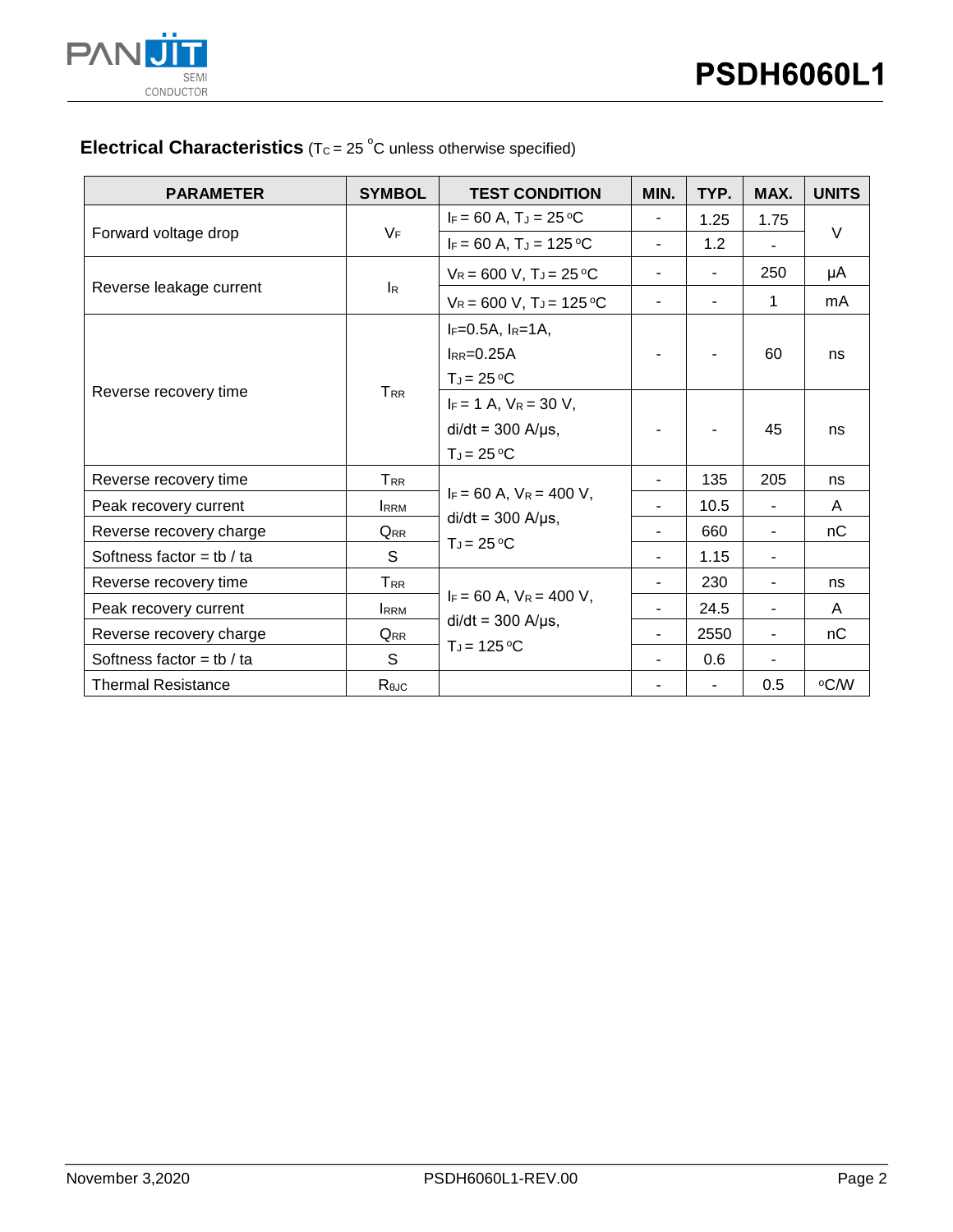

# **PSDH6060L1**





**Fig.1 Forward Current Derating Curve Fig.2 Typical Junction Capacitance**









**Fig.3 Typical Reverse Characteristics Fig.4 Typical Forward Characteristics**

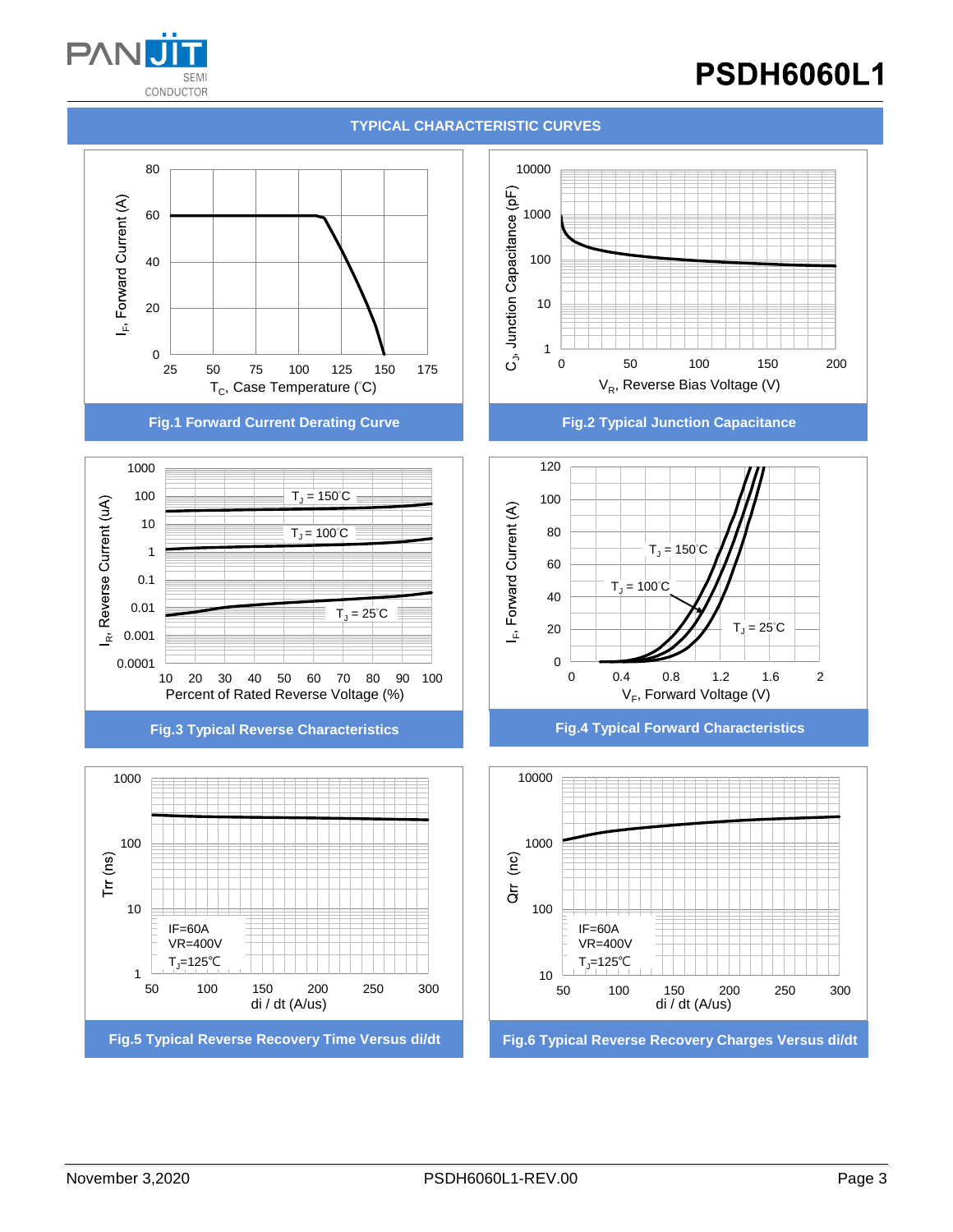

### **Product and Packing Information**

| Part No.          | Package Type | <b>Packing Type</b><br><b>Marking</b> |           |
|-------------------|--------------|---------------------------------------|-----------|
| <b>PSDH6060L1</b> | TO-247AD-2LD | 30pcs / Tube                          | SDH6060L1 |

### **Packaging Information**